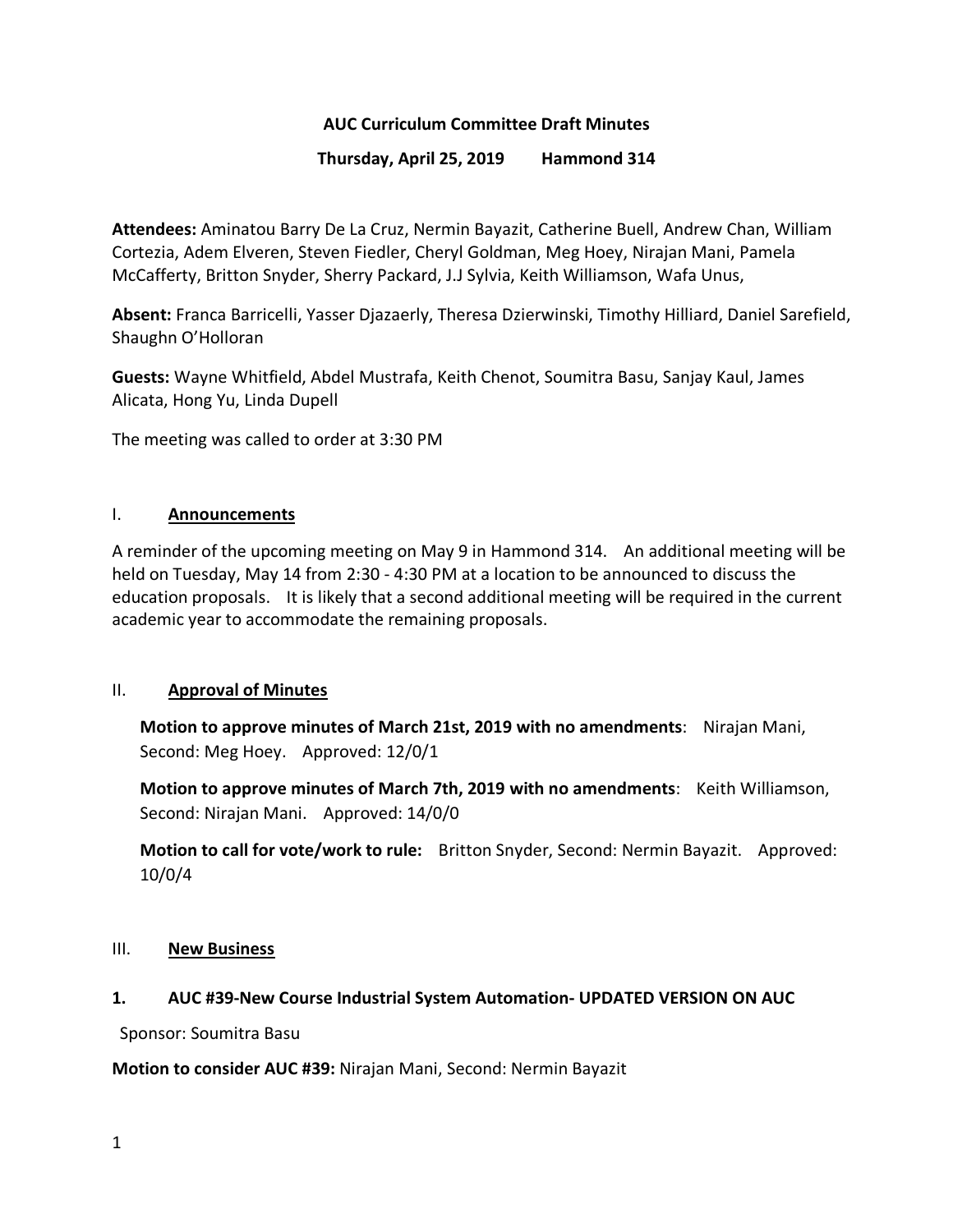**Discussion: I**t was determined that all of the associated prerequisite courses had passed through governance with some approved in the previous academic year. Course numbers will be assigned after final program approval.

## **Friendly amendments (if any):**

**9: (from sponsor)** Change the rationale to "A knowledge from the course pre-requisites are required for this course."

**14: (from sponsor)** Course names should be ENGT 3XXX (Engineering Design and Fabrication Systems I) and ENGT 3XXX (Engineering Design and Fabrication Systems II).

**16d: (from sponsor)** In Rationale, change "laboratory" to "demonstration"

**Vote to Recommend Approval of AUC #39 with amendments: 15/0/0**

# **2. AUC #40-New Course Performance Contracting for Energy Systems**

Sponsor: Sanjay Kaul

**Motion to consider AUC #40:** William Cortezia, Second: Nirajan Mani

**Discussion:** It was noted that the proposal cited a capacity of 18 but did not require a specific instructional space. The sponsor agreed that the course could be held in a regular classroom but elaborated in that the capacity was also limited by the logistics associated with multiple field trips, which is a component of the course. The committee noted that other project-based courses posses a limited capacity. The sponsor agreed to a friendly amendment to raise the capacity to 22 students.

# **Friendly amendments (if any):**

**8: (from sponsor)** Add faculty members: Keith Chenot

**9: (from sponsor)** Required for majors, change to "Engineering Technology (Energy Management Engineering Technology Concentration)"

**12: (from sponsor)** Remove ENGT from section here.

**16b: (from sponsor)** Change to Fall 2020

**16d:** Capacity of 18 be eliminated and replaced with 22.

# **Vote to Recommend Approval of AUC #40 with amendments: 15/0/0**

# **3. AUC #41-New Course Project Scheduling**

Sponsor: Abdel Mustafa

**Motion to consider AUC #41:** Keith Williamson, Second: Nirajan Mani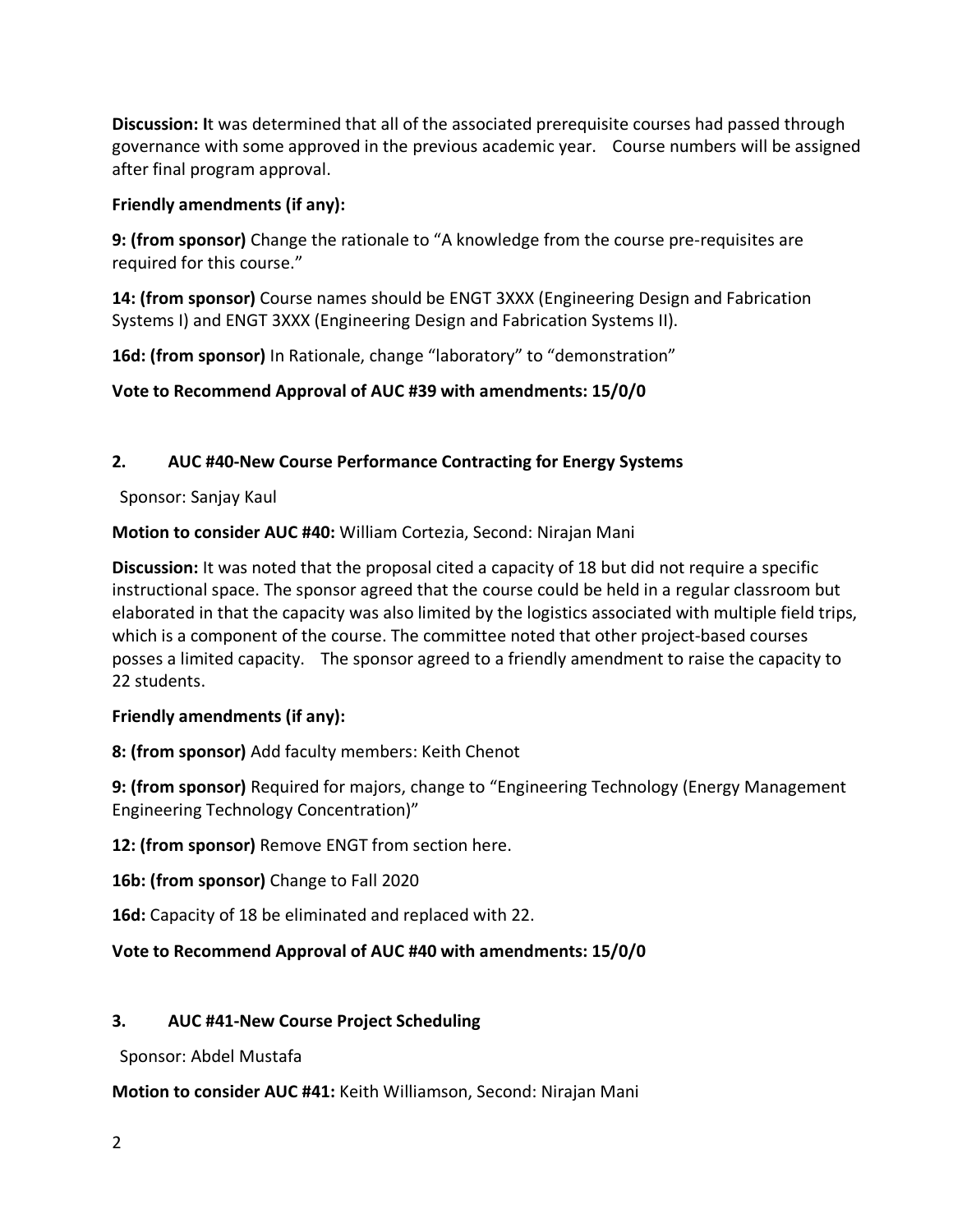**Discussion:** None

**Friendly amendments (if any):**

**8: (from sponsor)** Add faculty members: Dr. Nirajan Mani

**9: (from sponsor)** Required for majors, change Applied Science and Technology to Applied Science and Technology/Engineering.

**12: (from sponsor)** Remove ENGT from section here.

**16b: (from sponsor)** Change to Fall 2020

#### **Vote to Recommend Approval of AUC #41 with amendments: 15/0/0**

#### **4. AUC #42-New Course Seminar in Architecture**

Sponsor: Keith Chenot

**Motion to consider AUC #42:** William Cortezia, Second: Keith Williamson

**Discussion:** This course will be instructed by Keith Chenot and other faculty that instruct upperlevel courses in the program.

**Friendly amendments (if any):**

**Vote to Recommend Approval of AUC #42: 15/0/0**

#### **5. AUC #43-New Course Seminar in Civil and Environmental Engineering Technology**

Sponsor: Abdel Gabar Mustafa

**Motion to consider AUC #43:** William Cortezia, Second: Cheryl Goldman

**Discussion:** None

**Friendly amendments (if any):**

**6: (from sponsor)** Remove Dr. Bruno Hicks

**8: (from sponsor)** Add faculty members: Dr. Nirajan Mani

**9: (from sponsor)** Required for majors: Uncheck box and delete reference. Check Elective, and add Engineering Technology Major

**14: (from sponsor)** Should be ENGT 3XXX not ENG

**16d: (from sponsor)** Change language from "Due to laboratory application and computers" to "Due to classroom demonstration and computers".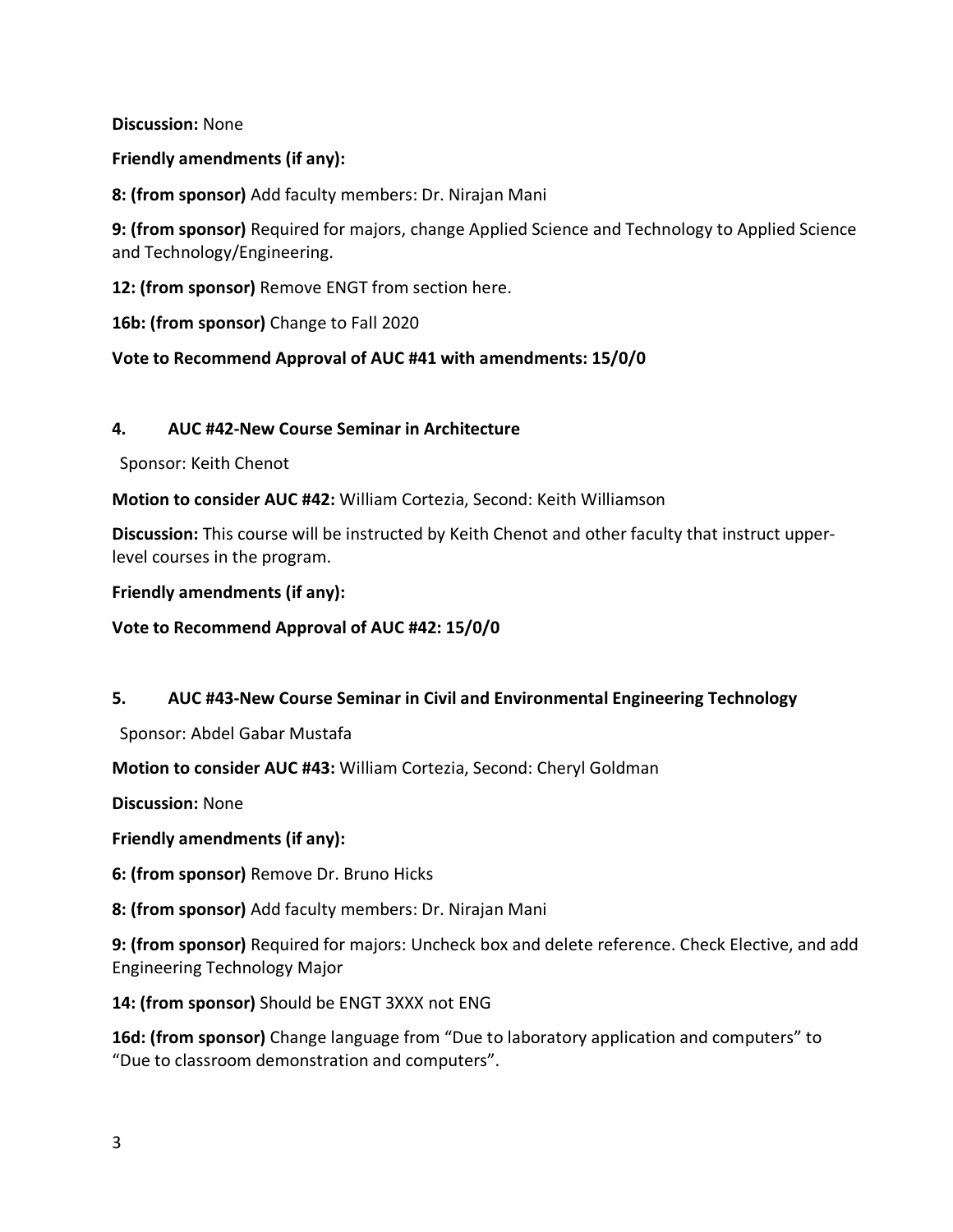## **Vote to Recommend Approval of AUC #43 with amendments: 15/0/0**

#### **6. AUC #45-ITEC Course Designation Changes**

Sponsor: Keith Chenot

**Motion to consider AUC #45:** William Cortezia, Second: Cheryl Goldman

**Discussion:** It was noted that the course numbers will need to be reconciled with the new Education Program. Curriculum committee member thought they should make those changes at this time. Sponsor was not ready to do that and will come back again.

#### **Friendly amendments (if any):**

**IV. (from sponsor)** Add: Hong Yu, Ph.D.

**V. (from sponsor)** Add:

*8. ITEC 4700 Project Management to ENGT 4700 Project Management*

#### **VIII. (from sponsor)** Add:

*8. ITEC 4700 Project Management to ENGT 4700 Project Management*

 *In the catalog heading, delete reference to* 

*"4 hr.* This course may be offered less than once every two years."

*In the catalog text, delete the word "construction"*

#### **Vote to Recommend Approval of AUC #45 with amendments: 15/0/0**

#### **7. AUC #44-New Course Seminar in Energy**

Sponsor: Sanjay Kaul

**Motion to consider AUC #44:** William Cortezia, Second: Nermin Bayazit

**Discussion:** None

**Friendly amendments (if any):** 

**8: (from sponsor)** Add faculty members: Dr. Abdel Gabar Mustafa

**Vote to Recommend Approval of AUC #44 with amendments: 14/0/1**

## **8. AUC #46- Amend AUC 2018 Proposals**

Sponsor: Keith Chenot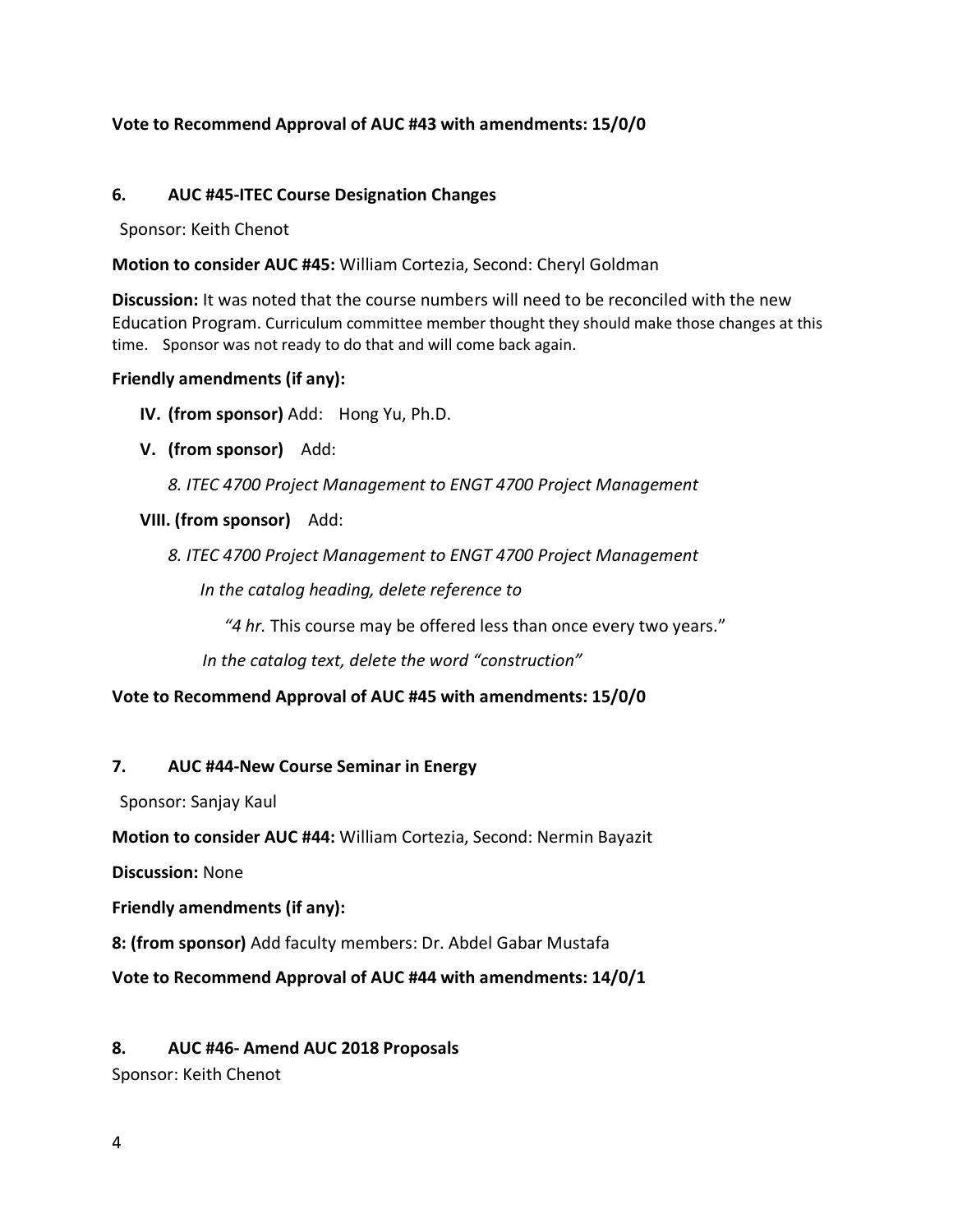## **Motion to consider AUC #46:** William Cortezia, Second: Nermin Bayazit

**Discussion:** The committee was assured that the content of courses has not changed.

## **Friendly amendments (if any):**

## **Attachment: (from sponsor)**

In the Suggested Amendments/Action table column,

- **a.** Change reference "Applied Science & Technology Program" to "Applied Science & Technology/Engineering".
- **b.** AUC 2018 # 29, 9. Delete reference Required by majors: and check Elective
- **c.** AUC 2018 # 31, 9. Change Required by majors: to "Engineering Technology and Applied Science & Technology/Engineering – (Construction Management concentration only)
- **d.** AUC 2018 # 39, 9. Change Required by majors: to "Applied Science & Technology/Engineering – (Construction Management concentration only)"
- **e.** AUC 2018 # 44, 9. Change Required by majors: to "Applied Science & Technology/Engineering – (Construction Management concentration only)"
- **f.** AUC 2018 # 47, 1. Change Banner Abbreviation to: "Construction Mgmt. Capstone"
- **g.** AUC 2018 # 47, 9. Change add to Required by majors: "Applied Science & Technology/Engineering – (Construction Management concentration only)" and Required by minors: "Construction Management"
- **h.** AUC 2018 # 47, 16b. Change to "Spring 2020" and 16d to "Every Spring Semester"

## **Vote to Recommend Approval of AUC #46 with amendments: 15/0/0**

**9. AUC #47- New Course: O.S.H.A. 511 General Industry Standards** Sponsor: James Alicata

## **Motion to consider AUC #47:** William Cortezia, Second: Keith Williamson

**Discussion:** The sponsor was asked to elaborate on the procedure by which the prerequsite will be determined and enforced. The sponsor explained that this will be reviewed by NE OSHA office. Students that are non-majors will be permitted to register for the class but they will be informed that they will not receive a certificate upon completion.

# **Friendly amendments (if any):**

# **Vote to Recommend Approval of AUC #47: 15/0/0**

**10. AUC #48- New Course: O.S.H.A. 510 Construction Standards** Sponsor: James Alicata

**Motion to consider AUC #48:** William Cortezia, Second: Nermin Bayazit

**Discussion:** None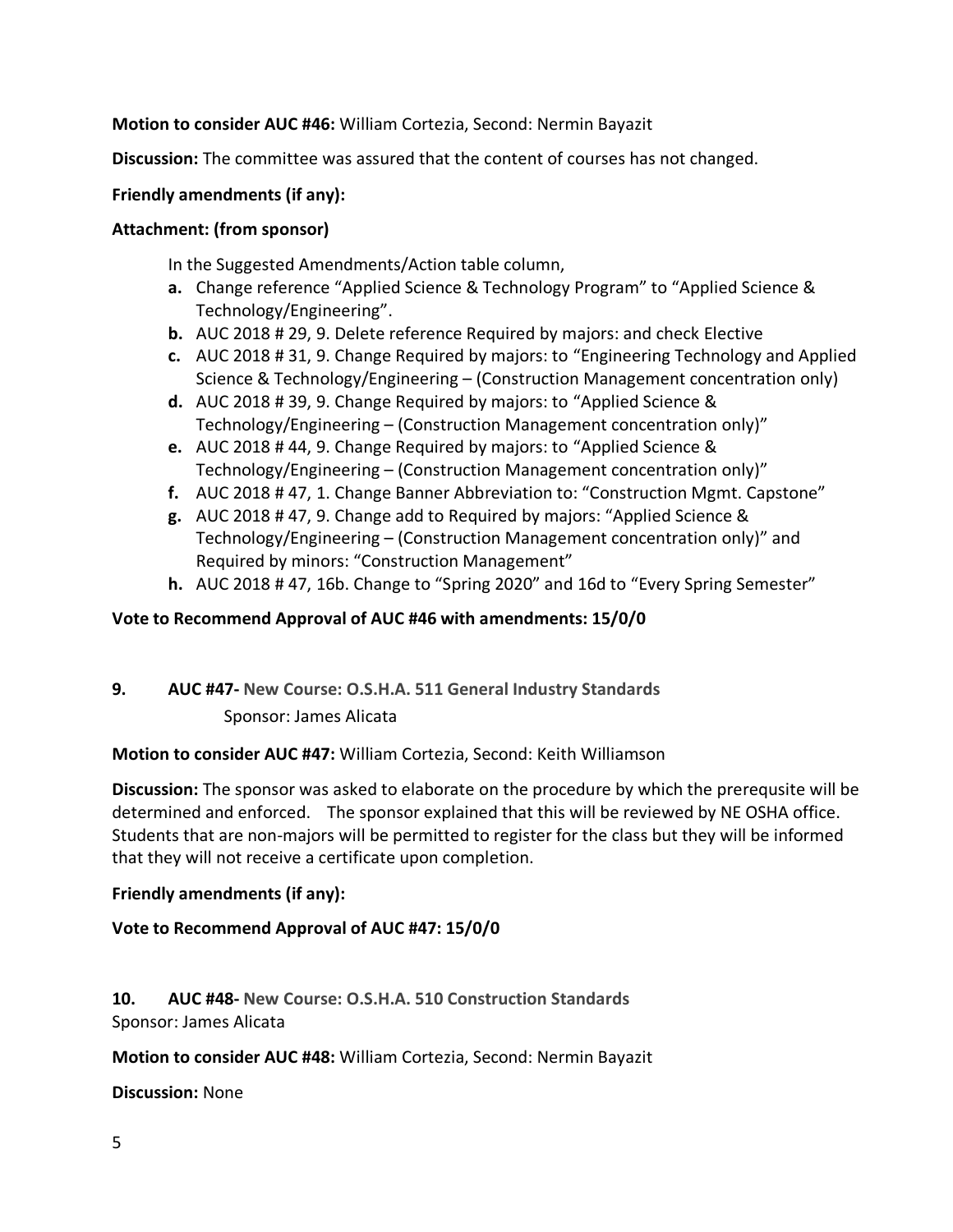**Friendly amendments (if any):**

## **Vote to Recommend Approval of AUC #48: 15/0/0**

**12. AUC #49- Remove Computerized Vocational Technical Curriculum Management (OCED 3545)**

Sponsor: James Alicata

**Motion to consider AUC #49:** William Cortezia, Second: Cheryl Goldman

**Discussion:** None

**Friendly amendments (if any):**

**I. (from sponsor)** Change "B.S. in Occupational Education" to "B.S. in Occupational/Vocational Education". This is the name of the degree program in the catalog.

**V. (from sponsor)** Change "B.S. in Occupational Education" to "B.S. in Occupational/Vocational Education". This is the name of the degree program in the catalog.

**V. (from sponsor)** Change "ITEC 2740 OSHA or OCED 2001 Math for the Vocational Learner" to "ENGT 3XXX OSHA: Safety and Risk Management or OCED 2100 Integrating Mathematics into Vocational Education Programs"

**VI. (from sponsor)** Change "ITEC 2740 OSHA and OCED 2001 Math for the Vocational Learner" to "ENGT 3XXX OSHA: Safety and Risk Management and OCED 2100 Integrating Mathematics into Vocational Education Programs"

**VIII. (from sponsor)** Add catalog change:

Old language in catalog under Vocational Education 36 credits

OCED 3545 Computerized Vocational Technical Curriculum Management

New language in catalog under Vocational Education 36 credits

ENGT 3XXX OSHA: Safety and Risk Management

or OCED 2100 Integrating Mathematics into Vocational Education Programs

**Vote to Recommend Approval of AUC #49 with amendments: 15/0/0**

## **11. AUC #78- Amendment to Course Pre-requisite**

Sponsor: Dr. Renee Scapparone (presented by Andrew Chan)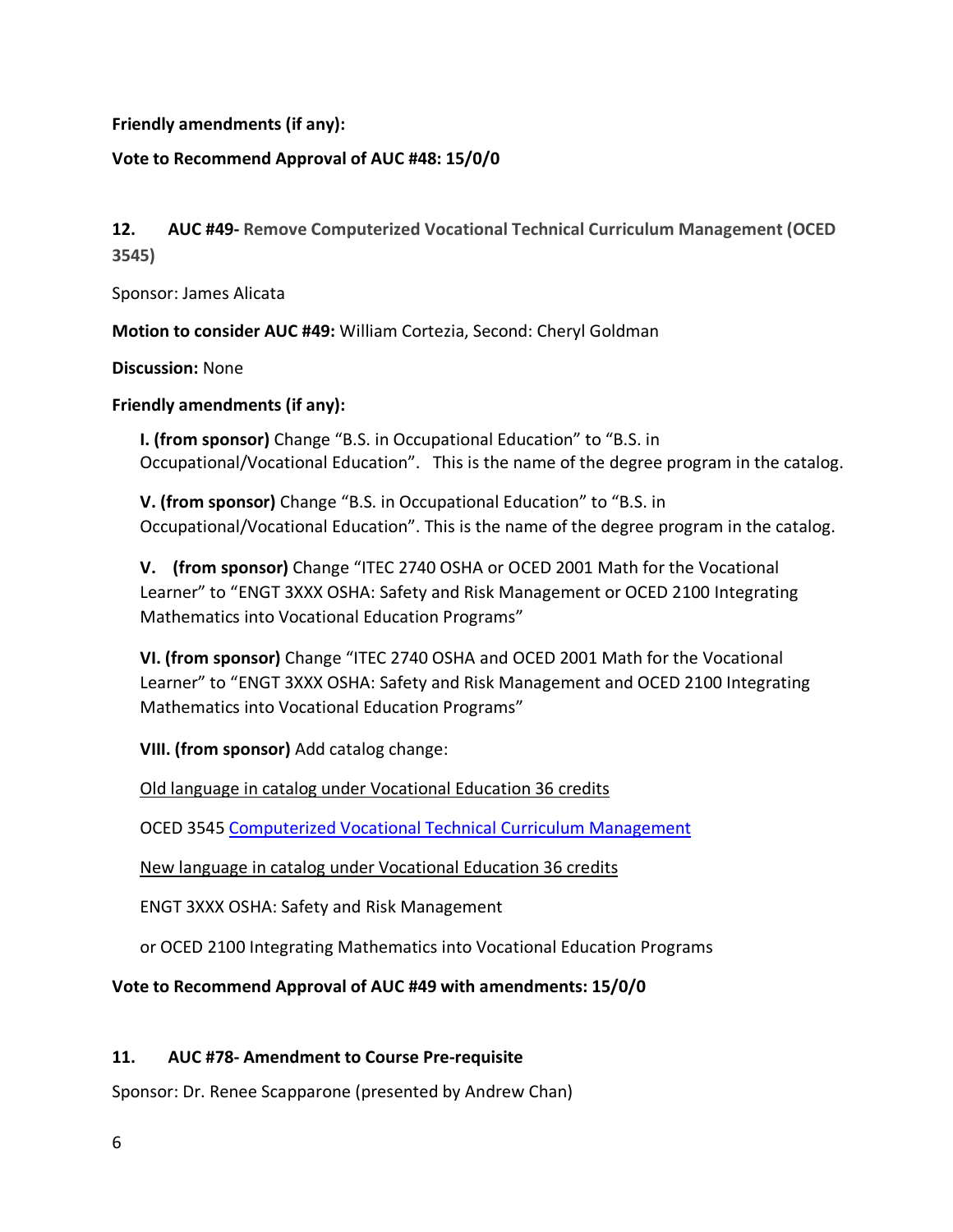**Motion to consider AUC #78:** Nirajan Mani, Second: Cheryl Goldman

**Discussion:** None

## **Friendly amendments (if any):**

**V: (from sponsor)** Change the proposal summary to the following:

Amend BSAD 2010 Introduction to Financial Reporting course prerequisite alternates to include ENGT 1XXX Software Applications in Engineering Technology (AUC 2018 #21)

**VI: (from sponsor)** Change the rational for the proposal to:

This is to allow students with ENGT 1XXX Software Applications in Engineering Technology (AUC 2018 #21) access to BSAD 2010 Introduction to Financial Reporting.

**VII: (from sponsor)** Change proposal to the following:

Allow students with ENGT 1XXX Software Applications in Engineering Technology (AUC 2018 #21) access BSAD 2010 Introduction to Financial Reporting.

**VIII: (from sponsor)** Change the Catalog prerequisite(s) to read as follows:

## *BSAD 1700 or CSC 1400 or ENGT 1XXX Software Applications in Engineering Technology, MATH 0200*

**Vote to Recommend Approval of AUC #78 with amendments: 15/0/0**

# **12. AUC #62-Rename Architectural Technology and Revise Curriculum**

Sponsor: Keith Chenot

**Motion to consider AUC #62:** Keith Williamson, Second: William Cortezia

**Discussion:** The sponsor confirmed that there is no room for students to take free elective courses in the curriculum. The sponsor confirmed that if a student fails a course, it would not be possible for the student to graduate in 4 years.

## **Friendly amendments (if any):**

a. **(from sponsor)** In the attached Four-year Plan Sophomore year, change ENGL Literature (LA&S) to the Spring semester and ENGT 2XXX Building Construction Systems to the Fall semester

# **Vote to Recommend Approval of AUC #62 with amendments: 15/0/0**

**13. AUC #63-Revise Curriculum for Electronics Engineering Technology Concentration** Sponsor: Keith Chenot

**Motion to consider AUC #63:** ,William Cortezia, Second: Cheryl Goldman